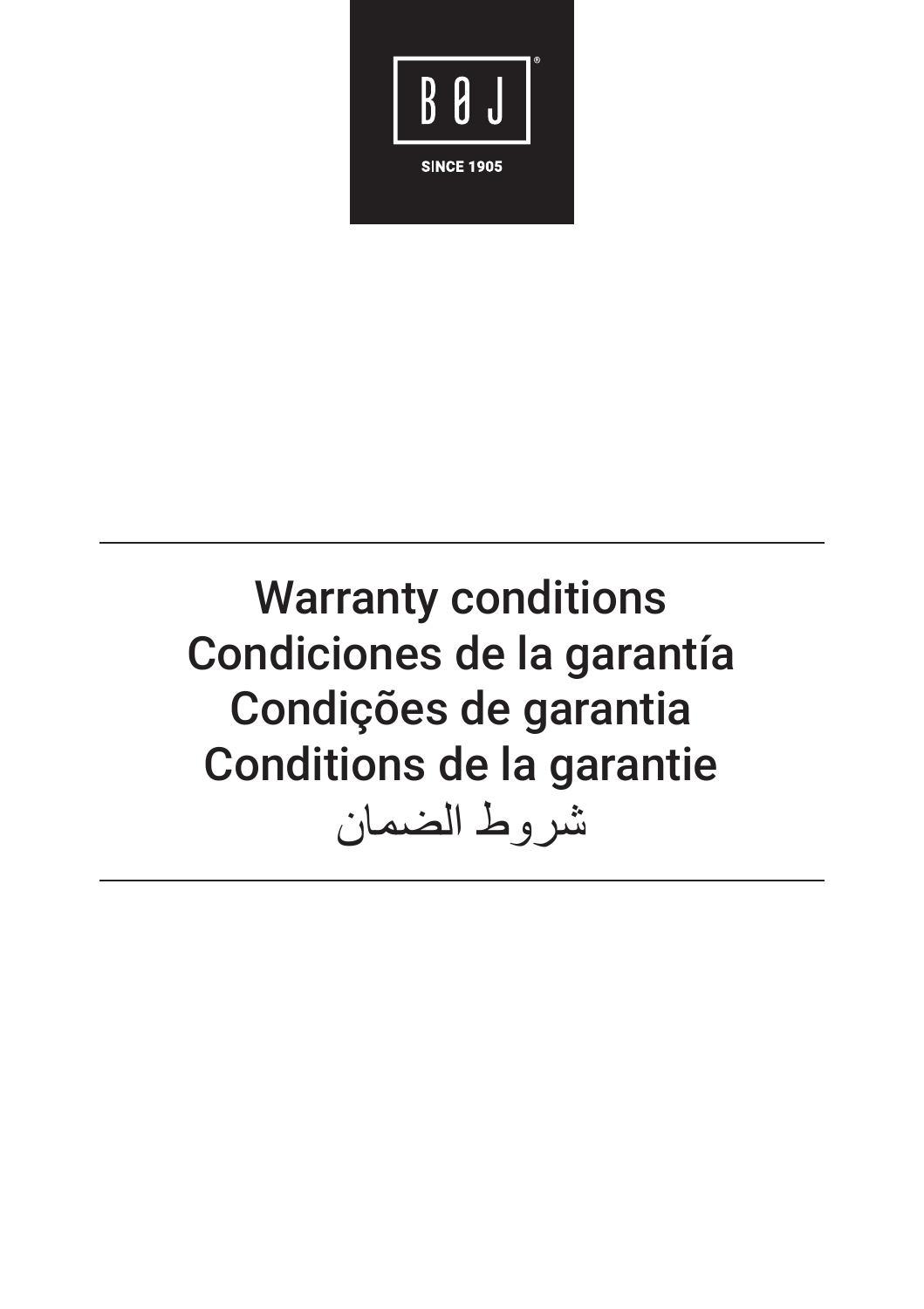## **WARRANTY CONDITIONS**

Many thanks for purchasing a product from the BOJ brand. We hope that our product will provide you with an excellent service for a long time.

As the manufacturer and supplier of the product that you have purchased, we are convinced of its excellent quality and thus hope that you will not need any kind of technical support for a long time. But should you require a visit or advice from our network of sales outlets, whether it be within or outside of the warranty period, we will be available to help you. Please do not hesitate to ask us should you require any assistance. We would like to welcome you as a customer of the BOJ brand.

#### **Conditions of your Commercial Warranty provided by BOJ as the manufacturer.**

In the following document you will find a description of the warranty conditions available to you upon purchasing a new product from our brand. These conditions satisfy all the rights due to you in accordance with the provisions of the Royal Legislative Decree 1/2007 of 16 November, which approves the consolidated text of the General Law for the Defence of Consumers and Users, in addition to the warranty and the additional rights provided by the BOJ brand. On the other hand, we are happy to inform you that these warranty conditions that we provide to you as manufacturers are independent of the rights that you already have when dealing with suppliers, derived from the purchase agreement of your product. Please read this document thoroughly, and feel free to call us should you have any queries.

## **What is covered by your warranty?**

Our company is committed to repairing any fault or defect in your appliance free-of-charge over a period of 2 years from the date when the product was delivered, as long as this is due to a manufacturing fault or to a defective component in the appliance, leading to nonconformance of the product.

Therefore, should the appliance suffer from a fault during the warranty period, you will be able to choose to have the product repaired or replaced, as long as the chosen option is objectively possible and not economically disproportionate. The chosen option may be considered disproportionate if it would incur unreasonable costs, taking into account the value of the product, if the non-conformance is of a trivial nature or if the alternative option could be carried out without incurring greater inconvenience to the user.

If the manufacturing fault that led to non-

conformance of the product has not been resolved after being repaired, you will be able to request further repair or a replacement. You could also opt for a discount off the price paid, or even a full refund for the purchase price of your product. But again, the chosen option should not be economically disproportionate in comparison to the other alternatives, nor impossible to accomplish for any reason. All of this is in accordance with the terms established in the Royal Legislative Decree 1/2007 of 16 November.

Should your product be replaced by a new product, the warranty period will be temporarily suspended until the new appliance is delivered. You will always have a minimum warranty period of 6 months from delivery, but in no case will a new 2-year warranty period be applied.

Finally, please bear in mind that the warranty period will be temporarily suspended while your product is being repaired under said warranty. Once you have received the repaired appliance you will always have a minimum warranty period of 6 months for said repaired appliance.

## **What is not covered by your warranty?**

Given that the BOJ brand, as manufacturer of the product, cannot be held responsible for certain aspects of your appliance that are outside of our responsibility, there are some faults and damages that are not covered by this warranty.

The instruction manual explains fully how the product should be installed and used, so the user can achieve maximum performance. Please follow all the instructions covered in the manual as, unless we make an error in said instruction manual, any damage caused by improper installation or use will not be covered by this warranty. It is therefore very important that you read the instruction manual and should you have any queries you can call us on +34 943 82 00 71.

This warranty does not cover the repair of any faults caused by anything other than the design or manufacture of the appliance (such as electricity supply faults), or that are the result of improper or non-domestic use (such as being used in public establishments or for professional activities).

Likewise, the warranty will not apply if the defects in the appliance have been caused by damages during transport that are not attributable to the manufacturer (such as damage to doors, dents, broken glass during transport, etc.), nor if they are due to incorrect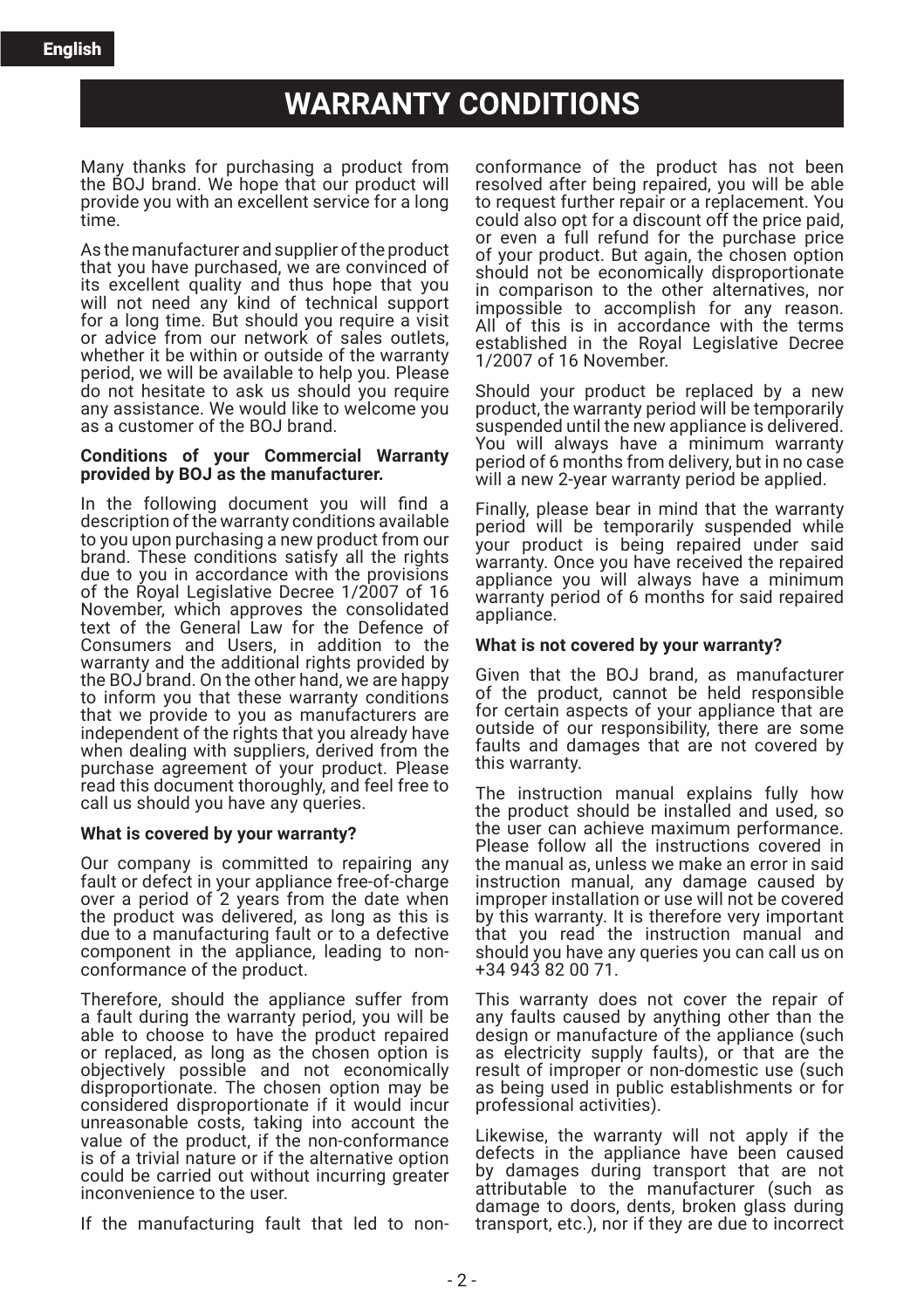installation or assembly, or due to the product being stored incorrectly. Equally, the warranty does not cover parts affected by the normal wear and tear of the appliance, such as tubes or rubber parts, when the wear and tear of said parts takes place during normal service of the .<br>appliance.

The warranty will also be voided if repairs are made or the appliance is opened or manipulated by people who have not been authorised by the manufacturer. This will also be the case if additional parts or accessories are used or replaced that are not the original parts from the manufacturer.

The warranty does not cover faults or damages caused by chemical or electrochemical effects of water or by contact with inappropriate substances. Nor does it cover those produced as a result of general abnormal environmental conditions, nor those caused by using the appliance for any purpose other than that indicated in the instruction manual.

Finally, the warranty does not apply to fragile parts made from glass, vitro ceramic glass or plastic, or handles, doors or bulbs, when they fail or break for any reason other than a manufacture fault.

### **Important**

For this warranty to apply, it is essential that you can prove to a BOJ sales outlet the date when you received the appliance. In order to do this, all you need to do is show the PURCHASE INVOICE or the SALES RECEIPT, or the delivery note for the appliance if it is dated later than the invoice or receipt. You should therefore keep your invoice or sales receipt safe.

This warranty applies to products bought in Spain. These warranty conditions will also apply to appliances that are transported outside of Spain, as long as they have the necessary technical requirements for the corresponding country (such as voltage, frequency, gas type, etc.), they are appropriate for the climatic and environmental conditions and BOJ has an authorised sales outlet in said country. For appliances purchased outside of Spain, the applicable warranty conditions will be those issued by our representative in the respective country. Also, in this case, they should comply with the technical requirements of Spain and be appropriate for the climatic and environmental conditions of the country.

These conditions correspond to the minimum warranty provided to you by the manufacturer and do not interfere with any other warranty that you have contracted that may improve upon these conditions. If you have any queries about your new product, or you would like to know if your warranty can be extended in any way, call us on +34 943 82 00 71 or visit us at www.bojglobal.com.

We would like to remind you that BOJ sales outlets will still be available to you once your warranty has expired, as they have the appropriate training, resources and spare parts to be able to repair our products to the highest standard.

Should you need legal communication with BOJ as manufacturer of this household appliance, you should write to:

BOJ GLOBAL S.L.U.,

Plaza Ibarkurutze, 1 - 20600 EIBAR

Many thanks again for purchasing a BOJ product and we hope that you enjoy it for a long time.

Our network of BOJ sales outlets has access to the most advanced technology and a team of professionals that have an in-depth knowledge of your products.

We design them ourselves piece by piece, so we are more than capable of ensuring that your product always works perfectly.

Maximum warranty. Extend the warranty of your household appliances and enjoy maximum security.

## **Additional BOJ services:**

Download the instruction manual online.

All online services are always available at www.bojglobal.com.

This warranty is valid for 2 years from the delivery date of the product for all countries within the European Union.

In all other countries outside of the EU, the conditions will be regulated according to the current legislation of each country.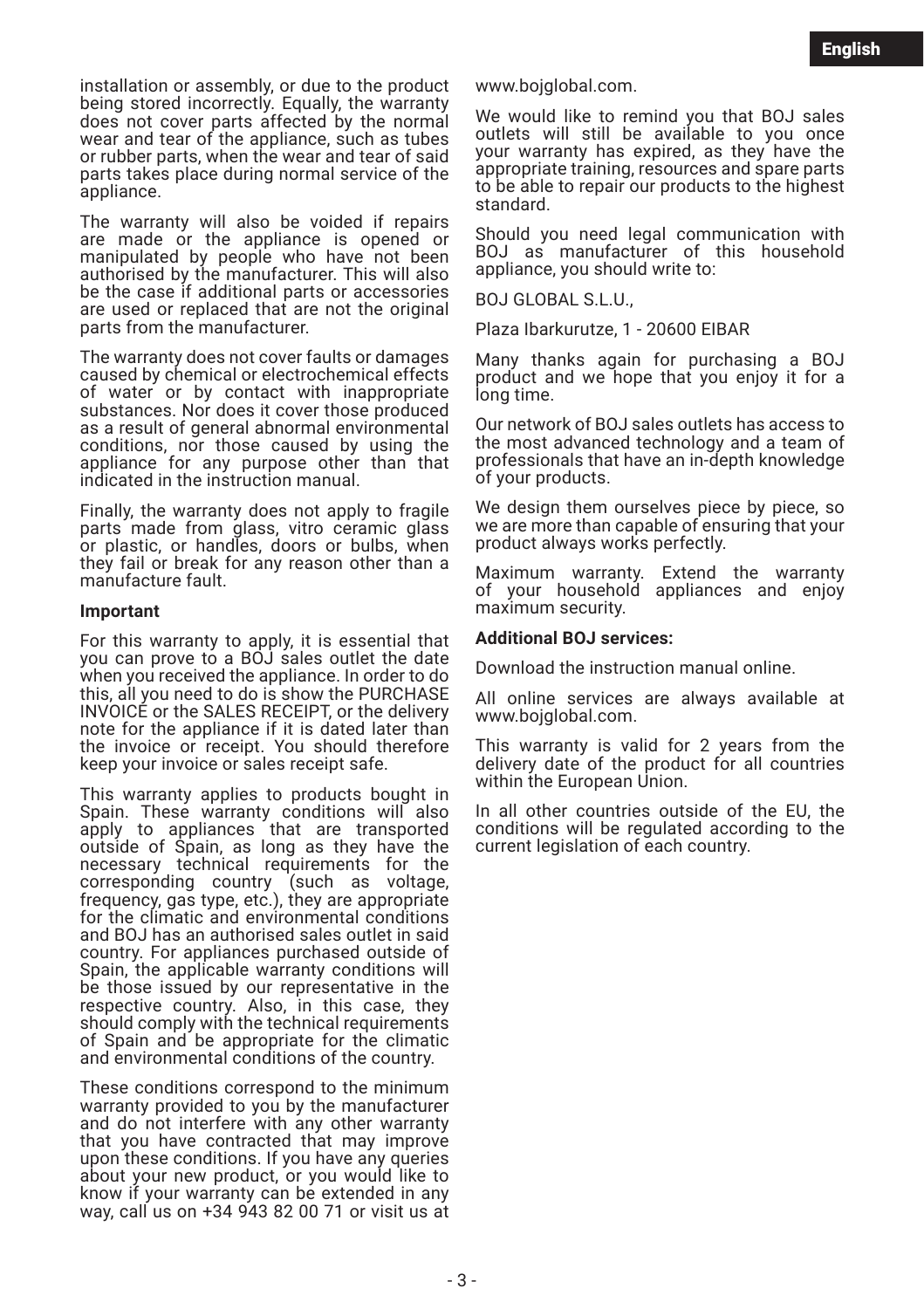## **CONDICIONES DE LA GARANTÕA**

Muchas gracias por haber adquirido un producto de la marca BOJ. Esperamos que nuestro producto te proporcione un excelente servicio durante mucho tiempo.

Como fabricantes y responsables del producto que has adquirido, estamos convencidos de la excelente calidad del mismo, y esperamos que no tengas necesidad de ninguna intervención técnica durante mucho tiempo. Pero en el caso de necesitar una visita o un consejo de nuestra red de puntos de venta, tanto dentro como fuera del período de garantía, estamos a tu entera disposición. En caso de necesitarlo, no dudes en preguntarnos. Recibe una cordial bienvenida como Cliente de la marca BOJ.

### **Condiciones de tu Garantía Comercial ofrecida por BOJ como fabricante.**

En el siguiente documento vas a encontrar descritas las condiciones de la garantía que dispones al haber adquirido un nuevo producto de nuestra marca. Estas condiciones reúnen todos los derechos que tienes de acuerdo con lo dispuesto en el Real Decreto Legislativo 1/2007 de 16 de noviembre por el que se aprueba el texto refundido de la Ley General para la Defensa de los Consumidores y Usuarios, así como la garantía y los derechos adicionales que la marca BOJ ofrece. Por otra parte, nos complace expresarte que estas condiciones de garantía que te ofrecemos como fabricantes son independientes de los derechos que tienes frente al vendedor derivados del contrato de compra-venta de tu producto. Lee por favor este documento detenidamente, y si tienes alguna duda, llámanos.

## **øQuÈ cubre tu garantÌa?**

Nuestra empresa se compromete durante los 2 años siguientes desde la fecha de entrega del producto a reparar sin cargo por tu parte cualquier avería o defecto del aparato, siempre que el mismo sea debido a un fallo de fabricación, o a un componente defectuoso del aparato que suponga la falta de conformidad del producto.

De este modo, durante el período de garantía, en caso de un fallo en el aparato, podrás elegir entre la reparación o la sustitución del producto, siempre que la opción elegida resulte objetivamente posible y no resulte económicamente desproporcionada. ello, se considerará desproporcionada la opción elegida, cuando suponga costes que no sean razonables, teniendo en cuenta el valor del producto, la escasa relevancia de la falta de conformidad o si la otra opción puede realizarse sin mayores inconvenientes para el usuario.

En el caso de que el aparato haya sido reparado pero continúe permaneciendo el defecto de fabricación que suponga la falta de conformidad del producto, podrás solicitar de nuevo, tanto la reparación como la sustitución, pudiendo optar por una rebaja del precio pagado, o bien la devolución total del importe de la compra de tu producto. Pero de nuevo, la opción elegida no deberá ser en comparación con las otras alternativas ni económicamente desproporcionada, ni imposible de cumplir por alguna causa, todo ello de acuerdo a los términos establecidos en el Real Decreto Legislativo 1 / 2007 de 16 de noviembre.

En caso de que tu producto sea reemplazado por otro nuevo, el plazo de garantía se suspende temporalmente hasta la entrega del nuevo aparato, y dispondrás siempre como mínimo de un período de 6 meses de garantía desde la entrega, pero en ningún caso empieza un período nuevo de 2 años de garantía.

Por último, ten en cuenta que mientras tu producto está siendo reparado durante la garantía, se suspende temporalmente dicho plazo de garantía, y una vez recibas el aparato reparado dispondrás siempre como mínimo de 6 meses de garantía en la reparación.

## **øQuÈ no cubre tu garantÌa?**

Dado que la marca BOJ, como fabricante del producto, no puede hacerse responsable de ciertos aspectos de tu aparato ajenos a nuestra actividad, hay ciertas averías y daños que no puede cubrir esta garantía.

En el libro de instrucciones se explican todas las recomendaciones para la instalación y uso del producto y para la obtención del máximo rendimiento del mismo. Realiza, por favor, las comprobaciones que ahí se expresan dado que, salvo error por nuestra parte en dicho libro de instrucciones, cualquier daño provocado por una mala instalación o por un mal uso no podrá ser recogido por esta garantía. Por esta razón, es muy importante que leas el libro de instrucciones, y en caso de duda, llama al 943 82 00 71.

Esta garantía no recoge la solución de aquellas averías producidas por causas ajenas al diseño o fabricación del aparato (por ejemplo, fallos en el suministro eléctrico), o que estén originadas por un uso indebido o no domÈstico del mismo (como usos en establecimientos p˙blicos o en actividades profesionales).

Asimismo, la garantía no se aplica si los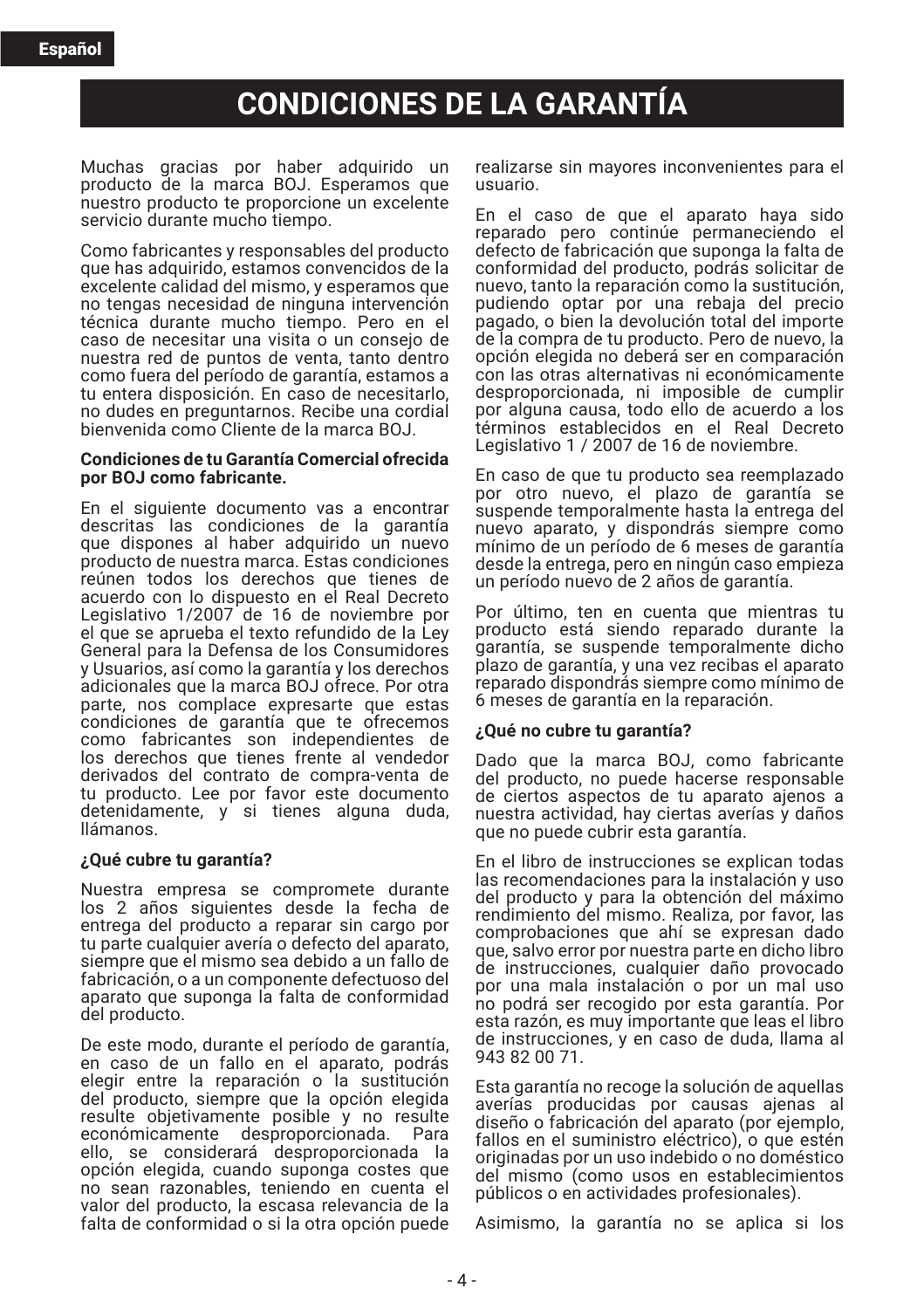defectos en el aparato han sido causados por daños durante el transporte no atribuibles al fabricante (por ejemplo, daños en puertas, abolladuras, cristales rotos durante el transporte...), asÌ como por instalaciones o montajes incorrectos, o por una mala conservación del producto. De igual forma, no están cubiertas aquellas piezas afectadas por el desgaste normal del aparato como tubos, gomas... cuyo desgaste forme parte del mantenimiento normal del aparato.

Asimismo, la garantía se anularía si las reparaciones son realizadas o si el aparato es abierto o manipulado por personas no autorizadas por el fabricante; o si se reemplazan o se utilizan piezas adicionales o accesorios que no sean originales del fabricante.

La garantía no cubre las averías o daños causados por efectos químicos o electroquímicos del agua o por el contacto con sustancias inapropiadas, o debido a condiciones generales ambientales anómalas ni, en definitiva a las causadas por la utilización del aparato fuera de lo señalado en el manual de instrucciones.

Por último, la garantía no es aplicable a piezas frágiles de cristal, cristal vitrocerámico, plásticos, manetas, puertas o bombillas cuando su fallo o rotura no sea atribuible a un defecto de fabricación.

## **Importante**

Para tener derecho a esta garantía es imprescindible acreditar ante el punto de venta BOJ la fecha de recepción del aparato por tu parte. Para esto, solamente es necesario mostrar la FACTURA DE COMPRA o TIQUET DE COMPRA, o el albarán de entrega del aparato si este ˙ltimo fuera de fecha posterior a la factura o tíquet. Guarda, por tanto, la factura o tíquet de compra.

Esta garantía se aplica a productos comprados en España. Estas condiciones de garantía también se aplicarán a aparatos trasladados fuera de España, si poseen los requisitos técnicos (tales como voltaje, frecuencia, tipo de gas, etc.) del correspondiente país y son adecuados para las condiciones climáticas y medioambientales y donde BOJ tenga un punto de venta autorizado en el país. Para aparatos comprados fuera de España se aplicarán las condiciones de garantía emitidas por nuestro representante en el país respectivo. También, en este caso, deben cumplir los requisitos técnicos de España y ser adecuados a las condiciones climáticas y medioambientales del país.

Estas condiciones corresponden a la garantía mínima que te ofrece el fabricante y no interfieren con alguna otra garantía que tengas contratada y que mejore estas condiciones. Para resolver cualquier duda sobre tu nuevo producto, o para ver si hay disponible alguna ampliación de garantía, llama al teléfono 943 82 00 71 o bien visítanos en www.bojglobal.com

Te recordamos que el punto de venta BOJ estará a tu disposición una vez que la garantía haya expirado, pues posee la formación, medios y repuestos adecuados para reparar nuestros productos con la máxima garantía.

A efectos de necesitar una comunicación<br>legal con BOJ como fabricante de este electrodomÈstico, debes dirigirte a:

BOJ GLOBAL S.L.U., Plaza Ibarkurutze, 1 - 20600 EIBAR

Muchas gracias de nuevo por haber adquirido un producto BOJ y esperamos que lo disfrutes por mucho tiempo.

En nuestra red de puntos de venta BOJ disponemos de la tecnología más avanzada, y del equipo de profesionales que conocen más a fondo tus productos.

Nosotros los diseñamos pieza a pieza y, por eso, sÛlo nosotros somos capaces de conseguir que tu producto funcione siempre a la perfección.

Máxima garantía. Amplía la garantía de tus electrodomésticos y disfruta de la máxima seguridad.

## **Servicios adicionales BOJ:**

Descarga de manual de instrucciones online.

Todos los servicios online siempre disponibles en www.bojglobal.com

Esta garantía es válida por 2 años a partir de la fecha de entrega del producto para todos los países de la Unión Europea.

En todos los demás países fuera de la UE, las condiciones se regularán de acuerdo con la legislación vigente de cada país.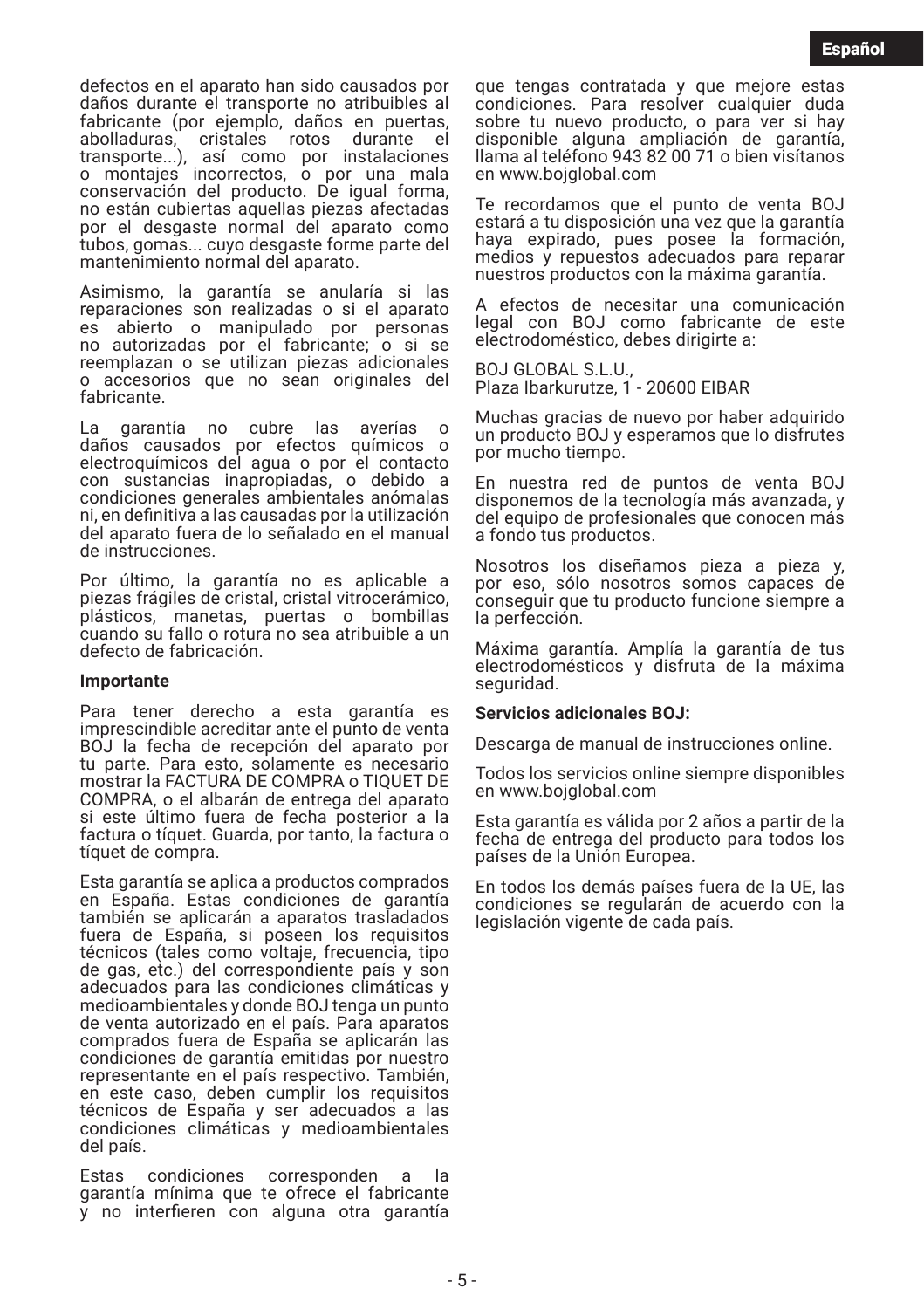# **CONDIÇÕES DE GARANTIA**

Muito obrigado por comprar um produto da marca BOJ. Esperamos que o nosso produto lhe forneca um excelente serviço por muito tempo.

Como fabricantes e responsáveis pelo produto que comprou, estamos convencidos da sua excelente qualidade e esperamos que não precise de nenhuma intervenção técnica por muito tempo. Porém, se precisar de uma visita ou um conselho da nossa rede de pontos de venda, dentro e fora do período de garantia, estamos à sua disposição. Se precisar, não hesite em perguntar-nos. Seja bem-vindo como cliente da marca BOJ.

#### **Termos da sua Garantia Comercial oferecida pela BOJ como fabricante.**

No documento a seguir, encontrará as condições da garantia que possui ao adquirir um novo produto da nossa marca. Estas condições reúnem todos os direitos que possui, de acordo com as disposições do Real Decreto Legislativo 1/2007, de 16 de novembro, que aprova o texto consolidado da Lei Geral de Defesa dos Consumidores e Utilizadores, bem como a garantia e os direitos adicionais que a marca BOJ oferece. Por outro lado, temos o prazer de lhe expressar que estas condições de garantia que oferecemos como fabricantes são independentes dos direitos que possui em relação ao vendedor, decorrentes do contrato de compra-venda do seu produto. Leia este documento com atenção e, se tiver alguma dúvida, ligue-nos.

## **O que È que a sua garantia cobre?**

A nossa empresa compromete-se, durante os 2 anos seguintes, a partir da data de entrega do produto, a reparar, sem encargos da sua parte, qualquer avaria ou defeito do dispositivo, desde que seja devido a uma falha de fabricação ou um componente defeituoso do aparelho que represente uma falta de conformidade do produto.

Assim, durante o período de garantia, no caso de uma falha no aparelho, pode escolher entre a reparação ou a substituição do produto, desde que a opção escolhida seja objetivamente<br>possível e não seja economicamente seja economicamente desproporcional. Para isso, a opção escolhida será considerada desproporcional quando envolver custos não razoáveis, levando em consideração o valor do produto, a baixa relevância da falta de conformidade ou se a outra opção puder ser executada sem grandes inconvenientes para o utilizador.

Caso o aparelho tenha sido reparado, mas o defeito de fabricação que envolve a falta de conformidade do produto permanecer, poderá solicitar novamente a reparação e a substituição, podendo optar por uma redução no preço pago ou o reembolso total do valor da compra do seu produto. Mais uma vez, a opção escolhida não deve ser comparada às demais alternativas, nem economicamente desproporcional, nem impossível de cumprir por qualquer motivo, tudo de acordo com os termos estabelecidos no Real Decreto Legislativo 1/2007, de 16 de novembro.

Caso o seu produto seja substituído por um novo, o período de garantia será temporariamente suspenso até à entrega do novo aparelho, e terá sempre pelo menos um perÌodo de garantia de 6 meses a partir da entrega, mas, em nenhum caso, começa um período novo de 2 anos de garantia.

Por fim, lembre-se de que, enquanto o seu produto estiver a ser reparado durante a garantia, esse período de garantia será temporariamente suspenso e, depois de receber o dispositivo reparado, terá sempre pelo menos 6 meses de garantia na reparação.

## **O que a sua garantia não cobre?**

Como a marca BOJ, enquanto fabricante do produto, não pode ser responsabilizada por certos aspetos do seu aparelho fora da nossa atividade, existem certas quebras e danos que esta garantia não pode cobrir.

No manual de instruções, são explicadas todas as recomendações para a instalação e uso do produto e para obter o desempenho máximo do mesmo. Por favor, execute as verificações expressas no mesmo, pois, exceto por erros da nossa parte no referido manual de instruções, qualquer dano causado por uma instalação incorreta ou por um mau uso não pode ser assumido por esta garantia. Por esse motivo, é muito importante que leia o manual de instruções e, em caso de dúvida, ligue para 943 82 00 71.

Esta garantia não inclui a resolução das avarias por causas além do design ou fabricação do aparelho (por exemplo, falhas na fonte de alimentação) ou causadas pelo uso inadequado ou não doméstico do aparelho (como usos em estabelecimentos públicos ou em atividades profissionais).

Além disso, a garantia não se aplica se os defeitos no aparelho forem causados por danos durante o transporte, não atribuíveis ao fabricante (por exemplo, danos nas portas, amolgadelas, vidros partidos durante o transporte, etc.), bem como instalações ou montagens incorretas, ou pela má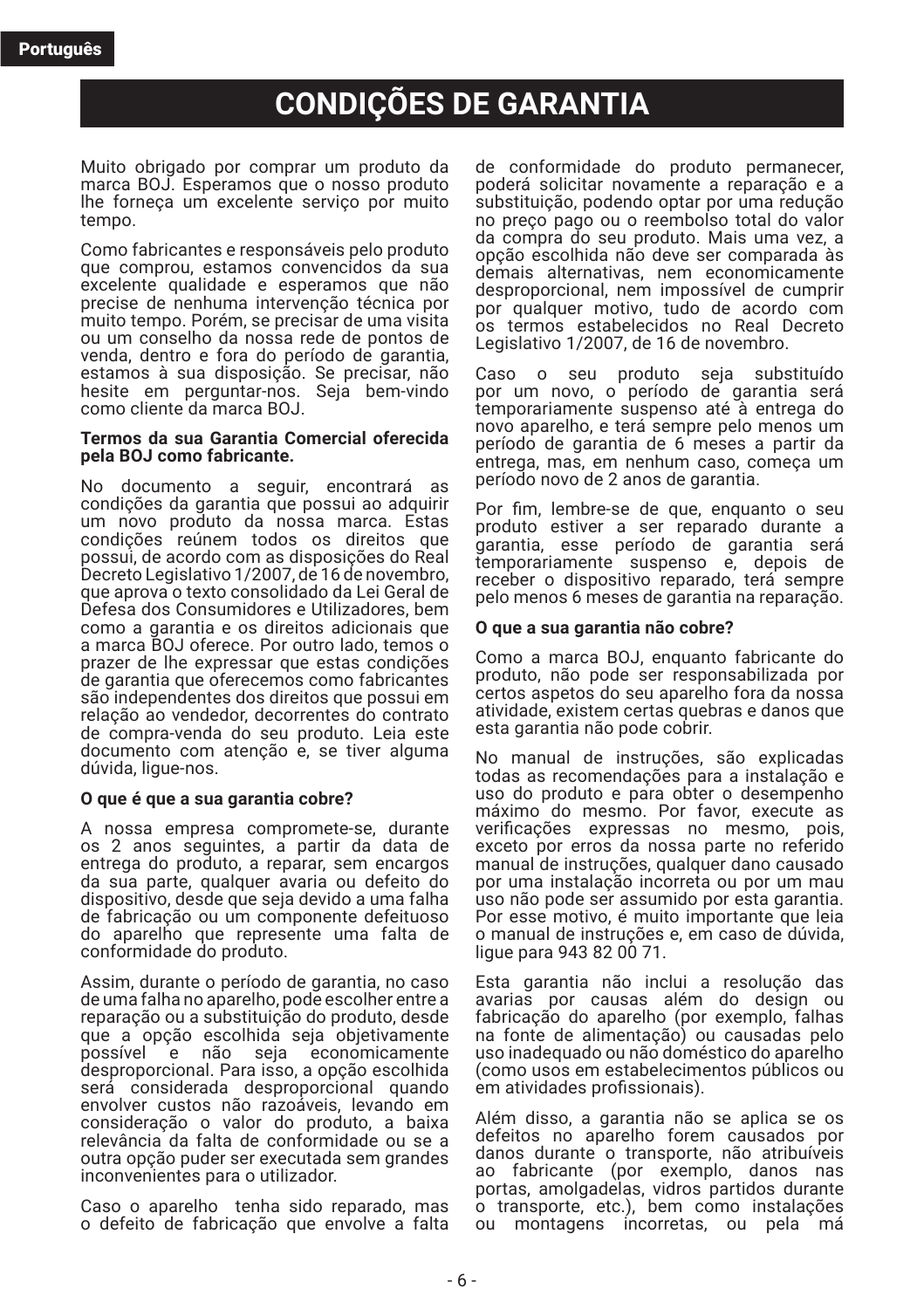conservação do produto. Da mesma forma. as partes afetadas pelo desgaste normal do dispositivo, como tubos, borrachas, etc., cujo desgaste faz parte da manutenção normal do aparelho, não são cobertas.

Além disso, a garantia será anulada se forem feitas reparações ou se o aparelho for aberto ou manuseado por pessoas não autorizadas pelo fabricante; ou se algumas das peças ou acessórios adicionais, que não sejam originais do fabricante, forem substituídos ou usados.

A garantia não cobre avarias ou danos<br>causados por efeitos químicos ou químicos ou eletroquímicos da água ou pelo contacto com substâncias inadequadas ou devido a condições ambientais gerais anómalas, ou, em suma, àquelas causadas pelo uso do dispositivo fora do que é indicado no manual de instruções.

Finalmente, a garantia não se aplica a peças de vidro frágeis, vitrocerâmica, plásticos, puxadores, portas ou lâmpadas quando a sua falha ou quebra não for atribuível a um defeito de fabricação.

#### **Importante**

Para se qualificar para esta garantia, é essencial provar ao ponto de venda do BOJ a data de receção do aparelho por si. Para isso, é necessário mostrar apenas a FATURA DE COMPRA ou o TICKET DE COMPRA ou a nota de entrega do aparelho, se este ˙ltimo for de data posterior à fatura ou ao ticket. Guarde, portanto, a fatura ou o ticket de compra.

Esta garantia aplica-se a produtos adquiridos em Espanha. Estas condições de garantia também se aplicam a aparelhos movidos para fora de Espanha, se tiverem os requisitos técnicos (como tensão, frequência, tipo de gás, etc.) do país correspondente e forem adequados para condições climáticas e ambientais e onde o BOJ tiver um ponto de venda autorizado no país. Para aparelhos adquiridos fora de Espanha, as condições de garantia emitidas pelo nosso representante no respetivo país serão aplicadas. Além disso, neste caso, devem cumprir os requisitos<br>técnicos de Espanha e serem adequados às condições climáticas e ambientais do país.

Estas condições correspondem à garantia mínima oferecida pelo fabricante e não interferem em nenhuma outra garantia que tenha contratado e que melhore essas condições. Para responder a qualquer pergunta sobre o seu novo produto ou para verificar se há alguma ampliação de garantia, ligue para 943 82 00 71 ou visite-nos em www.bojglobal.com

Lembramos que o ponto de venda BOJ estará à sua disposição assim que a garantia expirar, pois possui a formação, os meios e as peças de reposição apropriados para reparar os nossos produtos com a garantia máxima.

Se precisar de uma comunicação legal com a BOJ como fabricante deste dispositivo, entre em contacto com:

BOJ GLOBAL SLU,

Plaza Ibarkurutze, 1 - 20600 EIBAR

Obrigado novamente por comprar um produto BOJ e esperamos que usufrua do mesmo por muito tempo.

Na nossa rede de pontos de venda BOJ, temos a tecnologia mais avancada e a equipa de profissionais que conhece os seus produtos mais detalhadamente.

Projetamo-los peca por peca e, portanto, apenas nós somos capazes de fazer o seu produto funcionar sempre perfeitamente.

Garantia máxima. Aumente a garantia dos seus aparelhos e desfrute da máxima segurança.

### Servicos adicionais **BOJ**:

Faça o download do manual de instruções online.

Todos os serviços online sempre disponíveis em www.bojglobal.com

A validade desta garantia é de 2 anos a partir da data de entrega do produto para todos os países da União Europeia.

Nos demais países fora da UE, as condições serão regidas pela legislação vigente em cada país.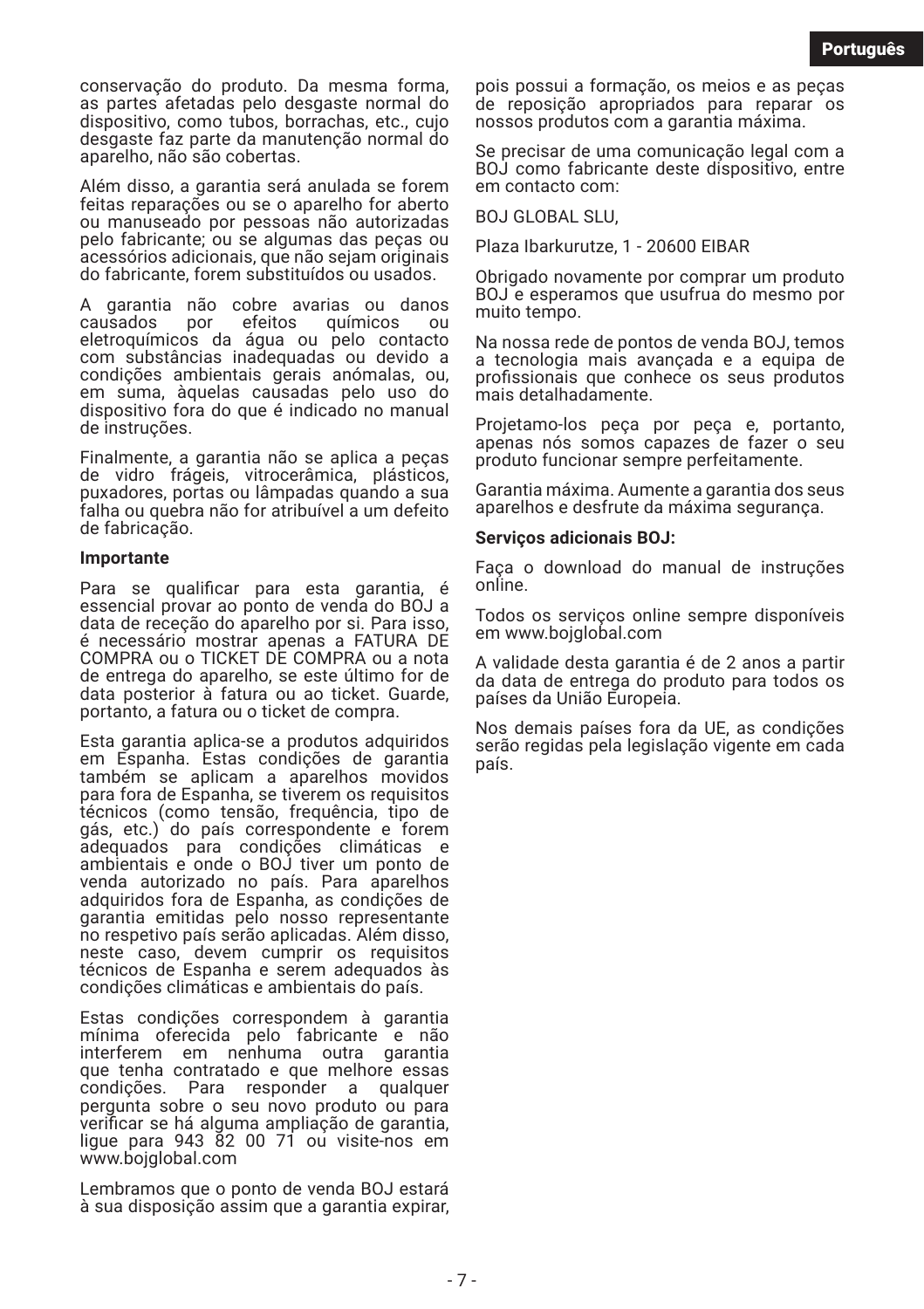## **CONDITIONS DE LA GARANTIE**

Merci beaucoup d'avoir acheté un produit de la marque BOJ. Nous espérons que notre produit vous garantira un excellent service pendant longtemps.

En tant que fabricants et responsables du produit que vous avez acheté, nous sommes convaincus de l'excellente qualité de ce dernier et nous espérons que vous n'aurez pas besoin d'une intervention technique avant longtemps. Cependant, si vous avez besoin d'une visite ou d'un conseil de notre réseau de points de vente. pendant et en dehors de la période de garantie. nous restons votre entière disposition. En cas de besoin, n'hésitez pas à nous contacter. Nous vous souhaitons cordialement la bienvenue en tant que client de la marque BOJ.

## Conditions de votre garantie commerciale offerte par BOJ en tant que fabricant.

Dans le document suivant, vous retrouverez la description des conditions de la garantie dont vous disposez en ayant acheté un nouveau produit de notre marque. Ces conditions réunissent tous les droits dont vous disposez conformément aux dispositions du Décret roval législatif 1/2007 du 16 novembre, approuvant le texte révisé de la Loi générale pour la Défense des Consommateurs et des Usagers, ainsi que la garantie et les droits additionnels offerts par la marque BOJ. D'autre part, nous sommes ravis de vous indiquer que les conditions de garantie que nous vous proposons en tant<br>que fabricants sont indépendantes des droits que vous détenez face au vendeur et qui sont dérivés du contrat d'achat de votre produit. Veuillez lire attentivement ce document et si vous avez des questions, appelez-nous.

## Que couvre votre garantie?

Notre société s'engage pendant les 2 années suivantes à compter de la date de livraison du produit à réparer sans frais de votre part toute panne ou tout défaut de l'appareil, à condition que cela soit dû à un défaut de fabrication ou à un composant défectueux de l'appareil, ce qui implique un défaut de conformité du produit.

Pendant la période de garantie, en cas de défaut de l'appareil, vous aurez donc le choix entre la réparation ou le remplacement d۱۱ produit, à condition que l'option choisie soit objectivement possible et non économiquement disproportionnée. C'est pourquoi l'option choisie sera donc considérée comme disproportionnée quand elle entraînera des coûts déraisonnables, en tenant compte de la valeur du produit, de l'importance mineure du défaut de conformité ou si une autre option pour être envisagée sans inconvénient majeur

pour l'utilisateur.

Si jamais un appareil réparé continue à présenter le défaut de fabrication qui entraîne le défaut de conformité du produit, vous pourrez de nouveau solliciter soit la réparation soit le remplacement, en pouvant obtenir une réduction du prix pavé, ou bien le remboursement intégral du montant de l'achat de votre produit. Cependant, une nouvelle fois, l'option choisie ne doit pas être en comparaison avec d'autres possibilités, ni économiquement disproportionnée, ni impossible à réaliser pour tout motif que ce soit, en conformité avec les dispositions décrites dans le Décret royal législatif 1/2007 du 16 novembre.

Si votre produit est remplacé par un nouveau. la période de garantie est temporairement suspendue jusqu'à la livraison du nouvel appareil, et vous aurez toujours au moins 6 mois de garantie à partir de la livraison, mais en aucun cas une nouvelle période de garantie  $de$  2 ans.

Enfin, n'oubliez pas que pendant que votre produit est en réparation au cours de la période de garantie, cette période de garantie est temporairement suspendue, et une fois que vous recevrez l'appareil réparé, vous aurez toujours au moins 6 mois de garantie sur la réparation.

## Ou'est-ce que votre garantie ne couvre pas?

Comme fabricant du produit, la marque BOJ ne peut pas être tenue responsable de certains aspects de votre appareil ne dépendant pas de notre activité, ainsi, certaines pannes et certains dommages ne sont donc pas couverts par cette garantie.

Le mode d'emploi explique toutes les recommandations pour l'installation et l'utilisation du produit et pour en tirer le maximum de performance. Veuillez effectuer les vérifications qui y sont mentionnées, car, sauf erreur de notre part dans ce mode d'emploi, tout dommage provoqué par une mauvaise installation ou utilisation ne peut pas être couvert par cette garantie. Pour cette raison, il est très important que vous lisiez le mode d'emploi et qu'en cas de doute, vous appeliez le +34 943 82 00 71.

Cette garantie ne couvre pas les pannes causées par des causes étrangères à la conception ou à la fabrication de l'appareil (par exemple, les défaillances de l'alimentation électrique), ou qui sont causées par une utilisation indue non domestique de l'appareil (comme l'utilisation dans des établissements publics ou pour des activités professionnelles).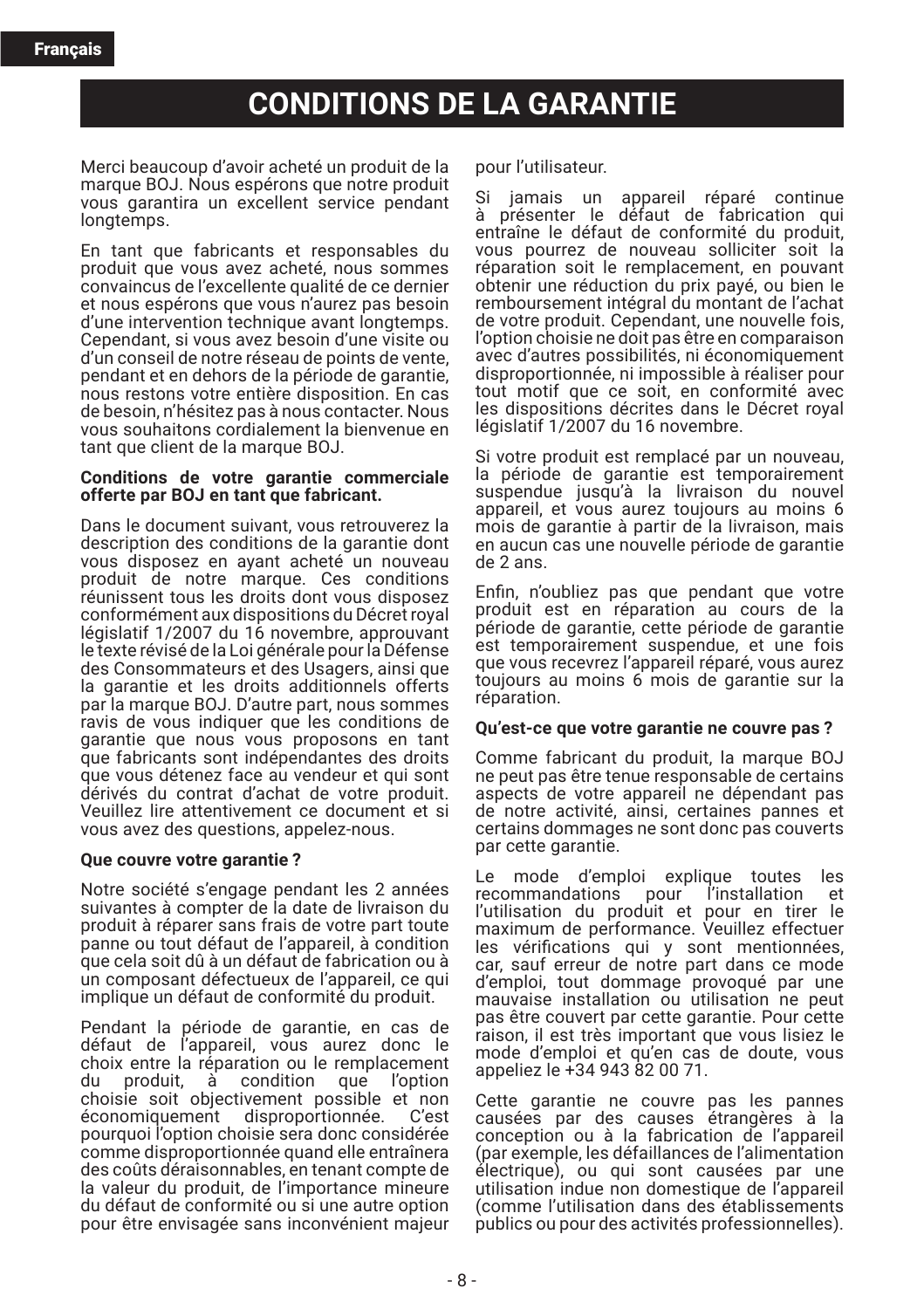De plus, la garantie ne s'applique pas si les défauts de l'appareil ont été causés par des dommages au cours du transport<br>non imputables au fabricant (par ex., des dommages aux portes, bosses, casses de verre pendant le transport, etc.) ou provoqués par une installation ou un montage incorrects, ou par une mauvaise conservation du produit. En outre. les pièces affectées par l'usure normale de l'appareil comme que les tubes, les joints, etc. ne sont pas couvertes, comme l'usure fait partie de l'entretien normal de l'appareil.

De plus, la garantie sera annulée si des réparations sont effectuées ou si l'appareil est ouvert ou manipulé par des personnes non agréées par le fabricant ; ou si des pièces ou accessoires supplémentaires qui ne sont pas des pièces d'origine du fabricant sont remplacées ou utilisées.

La garantie ne couvre pas les pannes ou dommages causés par les effets chimiques ou électrochimiques de l'eau ou par le contact avec des substances inappropriées, ou provoqués par des conditions environnementales générales anormales ou, en définitive, les dommages causés par l'utilisation de l'appareil en dehors du périmètre du mode d'emploi.

Enfin, la garantie ne s'applique pas aux pièces fragiles en verre, en verre vitrocéramique, en plastique, aux poignées, portes ou ampoules électriques lorsque leur défaillance ou leur casse n'est pas imputable à un défaut de fabrication.

#### Important

Pour pouvoir bénéficier de cette garantie, il est indispensable de prouver au point de vente BOJ la date de réception de l'appareil de votre part. Pour cela, il suffit de présenter la FACTURE D'ACHAT ou le TICKET D'ACHAT, ou le bon de livraison de l'appareil si celui-ci est postérieur à la facture ou au ticket. Conservez donc la facture ou le ticket d'achat

Cette garantie s'applique aux produits achetés en Espagne. Les présentes conditions de garantie s'appliquent également aux appareils transportés en dehors de l'Espagne, s'ils répondent aux exigences techniques (telles que la tension, la fréquence, le type de gaz, etc.) du pays concerné et s'ils sont adaptés aux conditions climatiques et environnementales et si BOJ a un point de vente agréé dans le pays. Pour les appareils achetés en dehors de l'Espagne, les conditions de garantie émises par notre représentant dans le pays respectif s'appliquent. En outre, dans ce cas, les appareils doivent satisfaire aux exigences techniques de l'Espagne et être adaptés aux conditions climatiques et environnementales du pays.

Ces conditions correspondent à la garantie

minimale offerte par le fabricant et n'interfèrent avec aucune autre garantie que vous avez souscrite et qui améliore ces conditions. Pour boute question concernant votre nouveau<br>produit ou pour savoir si une extension<br>de garantie est disponible, composez le<br>+34 943 82 00 00 71 ou visitez le site www.bojglobal.com.

Nous vous rappelons que le point de vente BOJ sera à votre disposition une fois la garantie expirée, car il dispose de la formation, des ressources et des pièces de rechange adéquates pour réparer nos produits avec une garantie maximale.

Pour toute communication légale avec BOJ en tant que fabricant de cet appareil, vous devez contacter:

**BOJ GLOBAL S.L.U..** 

Plaza Ibarkurutze, 1 - 20 600 EIBAR

Merci encore d'avoir acheté un produit BOJ. nous espérons que vous en profiterez encore longtemps.

Dans notre réseau de points de vente BOJ, nous disposons de la technologie la plus avancée et d'une équipe de professionnels qui connaissent dans les moindres détails vos produits.

Nous les concevons pièce par pièce et, par conséquent, nous sommes les seuls à pouvoir faire en sorte que votre produit fonctionne toujours parfaitement.

Garantie maximale. Prolongez la garantie de vos appareils électroménagers et profitez d'une sécurité maximale.

## Services additionnels de BOJ :

Téléchargez le manuel d'instructions en ligne.

Tous les services en ligne sont toujours disponibles sur www.bojglobal.com

La validité de cette garantie est de 2 ans à compter de la date de livraison du produit pour tous les pays de l'Union européenne.

Dans tous les autres pays en dehors de l'UE, les conditions seront régies par les lois en viqueur dans chaque pays.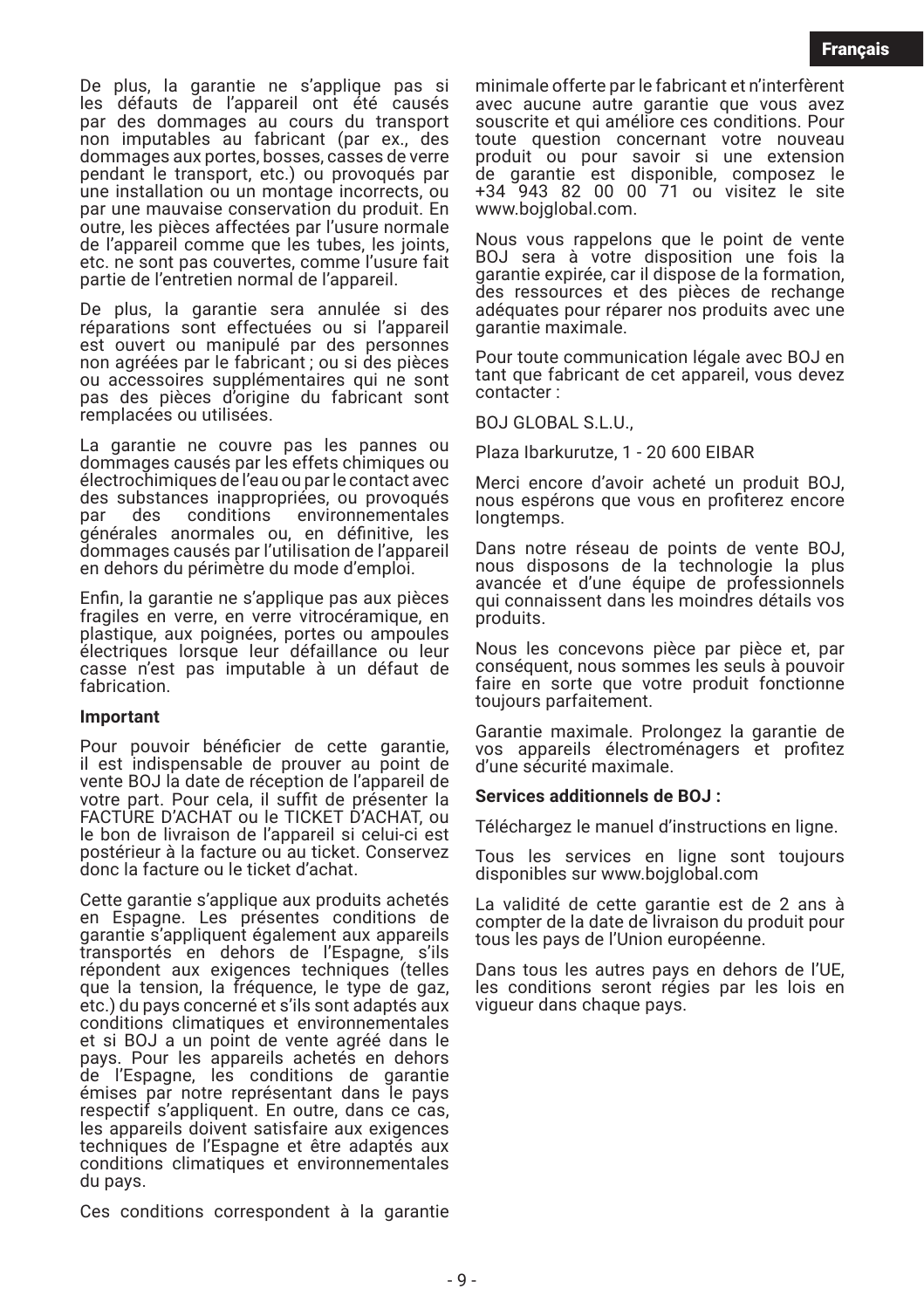أو في الأنشطة المهنية).

وكذلك، لا يسر ي هذا الضمان إذا كانت العيوب في الجهاز بسبب تلف أثناء النقل لا يعز ي إلى الشركة المصنعة (على سبيل المثال، تلف الأبواب أو حدوث خدوش أو انكسار الزجاج أثناء النقل ...)، وكذلك بسبب عمليات التركيب أو التجميع غير الصحيحة أو بسبب سوء صيانة المنتج وبالمثل، فإن الأجزاء التي تتأثر نتيجة كثرة استعمال الجهاز مثل الأنابيب والمطاط ... الذي يعد تلفه جزءًا من الصيانة العادية للجهاز غير مشمولة في الضمان.

بالإضافة إلى ذلك، سيُلغى الضمان في حالة إجراء إصلاحات أو في حالة فتح الجهاز أو التعامل معه بو اسطة أشخاص غير مخولين من قبل الشركة المصنعة؛ أو إذا تم استبدال أو استخدام أجزاء أو ملحقات إضافية ليست أصلية من الشركة المصنعة

لا بغطي الضمان الأعطال أو الأضر ار الناجمة عن الآثار الكيميائية أو الكهر وكيميائية للمياه أو بسبب ملامسته لمو اد غير مناسبة، أو بسبب الظروف البيئية العامة غير العادية، أو باختصار، الأعطال الناجمة عن استخدام الجهاز بطريقة مخالفة لما هو مشار البه في كتبب التعليمات.

أخيرًا، لا ينطبق الضمان على الأجزاء الهشة مثل الزجاج أو السير اميك الزجاجي أو البلاستيك أو المقابض أو الأبواب أو المصابيح الكهربائية عندما لا يعزى عطلها أو كسر ها إلى عيوب التصنيع.

مهم

لكي يحق لك التمتع بهذا الضمان، من الضروري إثبات التاريخ الذي استلمت فيه الجهاز لنقطة بيع BOJ. لهذا الغرض، من الضروري فقط إظهار فاتورة الشراء أو إيصال الشراء، أو إشعار تسليم الجهاز إذا كان تاريخه لاحقًا لتاريخ الفاتورة أو الإيصال. يُرجى الاحتفاظ بفاتورة أو إيصال الشراء لهذا الغرض.

يسر ي هذا الضمان على المنتجات المشتر اة في إسبانيا. تنطبق شر وط الضمان هذه أيضًا على الأجهزة التي يتم نقلها خار ج إسبانيا، إذا كانت تستوفي المتطلبات الفنية (مثل الجهد والتردد ونوع الغاز وما إلى ذلك) في البلد المنقولة إليه وتكون مناسبة للظروف المناخية والبيئية، وحيثما يكون لدي لBO نقطة بيع معتمدة في هذا البلد. بالنسبة للأجهزة المشتراة خارج إسبانيا، سيتم تطبيق شروط الضمان الصادر ةعن ممثلنا في البلد المعني. أيضًا، في هذه الحالة، يجب أن تستوفي المتطلبات الفنية لإسبانيا وأن تكون مناسبة للظروف المناخية والبيئية للبلد

تتوافق هذه الشروط مع الحد الأدني من الضمان الذي توفره الشركة المصنعة ولا تتداخل مع أي ضمان آخر قمت بالتعاقد عليه والذي يحسن هذه الشروط. إذا كانت لديك أية أسئلة حول منتجك الجديد، أو لمعرفة ما إذا كان هناك تمديد للضمان، اتصل على 71 00 82 943 أو تفضل بزيارتنا على www.bojglobal.com

نذكرك أن نقطة بيع لBO ستكون تحت أمرك بعد انتهاء الضمان، حيث أنها تشمل أفراد مؤهلة والوسائل وقطع الغيار المناسبة لإصلاح منتجاتنا بأقصى قدر من الضمان.

> اذا احتجت إلى التواصل قانونيًا مع لBO بصفتها الجهة المصنعة لهذا الجهاز ، فيجب عليك التوجه إلى: .. BOJ GLOBAL S.L.U

> > Plaza Ibarkurutze, 1 - 20600 EIBAR

نشكرك مرة أخرى على شراء منتج BOJ ونتمنى أن تستمتع به لفترة طويلة. لدينا في شبكتنا من نقاط البيع لBO أحدث التكنولوجيا، وفريق من المهنيين الذين يعرفون منتجاتك معرفة تامة. لقد صممنا منتجاتنا قطعة قطعة، وبالنالي، نحن فقط قادرون على جعل منتجك يعمل دائمًا بشكل مثالي. أقصبي ضمان يمكنك مد فترة ضمان أجهزتك والاستمتاع بأقصبي درجات الأمان. خدمات BOJ الإضافية: تحميل دليل التعليمات من على الإنترنت.

تتوفر جميع الخدمات عبر الإنترنت دائمًا على www.bojglobal.com

مدة سريان هذا الضمان هي سنتان من تاريخ تسليم المنتج بالنسبة لجميع دول الاتحاد الأوروبي. في بقية الدول غير الأعضاء في الاتحاد الأوروبي، ستخضع الشروط للتشريع الساري في كل بلد.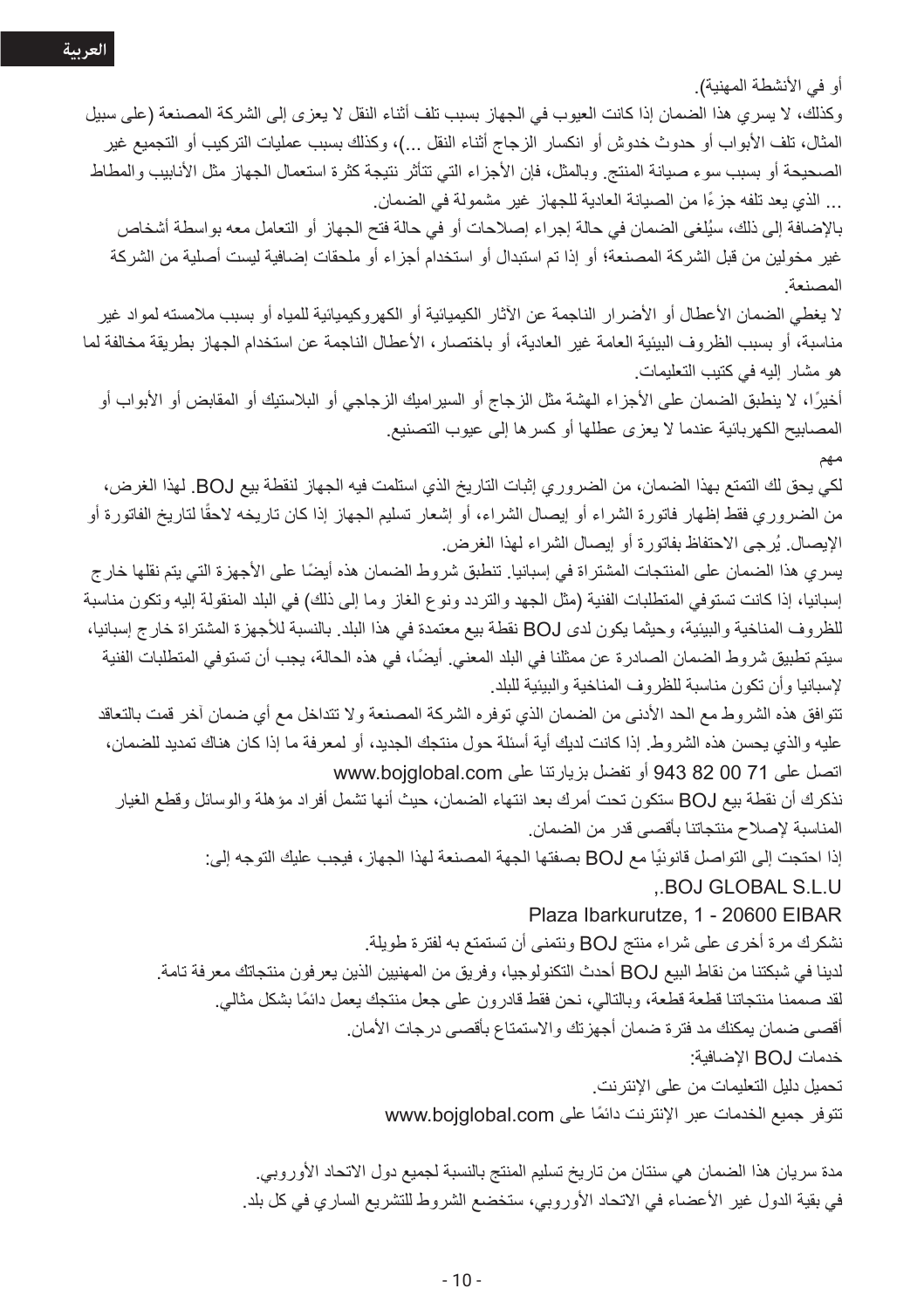شكرًا جزيلًا لك على شر اء منتج العلامة التجارية BOJ. نتمنى أن توفر لك منتجاتنا خدمة ممتاز ة لفتر ة طويلة. نظرًا لأننا المصنعون والمسؤولون عن المنتج الذي اشتريته، فنحن متأكدون من جودته الممتازة، ونأمل ألا تحتاج إلى أي تدخل فني لفتر ة طويلة. ولكن إذا كنت بحاجة إلى زيارة أو نصيحة من شبكة نقاط البيع لدينا، داخل أو خارج فترة الضمان، فسنكون تحت أمرك في أي وقت. إذا كنت بحاجة إلى النصيحة، فلا تتردد في طلبها منا. نرحب بك ترحيبًا حارًا بصفتك عميلًا لدى العلامة التجارية BOJ.

شروط الضمان التجاري الذي تقدمه لBO بصفتها الشركة المصنعة.

ستجد في المستند التالي شروط الضمان المقدم لك عند شرائك منتج جديد من علامتنا التجارية. تشمل هذه الشروط جميع الحقوق التي تتمتع بها وفقًا لأحكام المرسوم التشريعي الملكي رقم 1/2007 المؤرخ في 16 نوفمبر ، والذي تمت بموجبه الموافقة على النص الموحد للقانون العام للدفاع عن المستهلكين والمستخدمين، وكذلك الضمان والحقوق الإضافية التي توفر ها العلامة التجارية BOJ. من ناحية أخرى، يسرنا أن نعرب لكم عن أن شروط الضمان هذه التي نقدمها لك بصفتنا المصنعين مختلفة عن الحقوق التي تتمتع بها أمام البائع المنبثقة عن عقد بيع وشراء منتجك. يُرجى قراءة هذا المستند بعناية، وإذا كان لديك أية أسئلة، فيرجى الاتصال بنا.

ما الذي يشمله الضمان الخاص بك؟

نتعهد شركتنا خلال السنتين التاليتين من تاريخ تسليم المنتج بإصلاح أي عطل أو خلل في الجهاز دون أن تدفع أي رسوم من جانبك، بشرط أن يكون ذلك بسبب خطأ في التصنيع، أو بسبب وجود عيب بأحد مكونات المنتج مما يجعله غير مطابق للمو اصفات

وبالتالي في حالة حدوث عطل في الجهاز خلال فترة الضمان، يمكنك الاختيار بين إصلاح المنتج أو استبداله، شريطة أن يكون الاختيار المفضل ممكنًا من الناحية الموضوعية وألا يكون غير متناسب اقتصاديًا. لمهذا، يعتبر الخيار الذي انتقيته غير متناسب عندما ينطوي على تكاليف غير معقولة، مع الأخذ في الاعتبار قيمة المنتج، أو إذا كان سبب عدم المطابقة مسألة هامشية أو إذا كان يمكن إجراء الخيار الآخر دون أي يمثل ذلك أزمة كبرى بالنسبة للمستخدم.

في حالة إصلاح الجهاز ولكن لا يزال هناك عيب في التصنيع ينطوي على عدم مطابقة المنتج، يمكنك أن تطلب إصلاح المنتج أو استبداله مرة أخرى، مع إمكانية اختيار تخفيض السعر المدفوع، أو استرداد المبلغ الإجمالي لقيمة شراء المنتج الخاص بك. لكن مرة أخرى، لا ينبغي مقارنة الخيار المفضل بالبدائل الأخرى غير المتناسبة اقتصاديًا، أو التي يستحيل تحقيقها لأي سبب، كل ذلك وفقًا للشروط المنصوص عليها في المرسوم التشريعي الملكي رقم 1/2007 المؤرخ في 16 نو فمبر

في حالة استبدال منتج جديد بمنتجك، يتم تعليق فترة الضمان مؤقتًا حتى تاريخ تسليم الجهاز الجديد، وستتمتع دائمًا بفترة ضمان لمدة 6 أشهر على الأقل من تاريخ التسليم، ولكن، بأي حال من الأحوال، لن تبدأ فترة ضمان جديدة لمدة عامين. أخبرًا، يُرجى ملاحظة أنه أثناء إصلاح المنتج أثناء فترة الضمان، فسيتم تعليق فترة الضمان هذه مؤقتًا، وبمجرد استلامك للجهاز الذي تم إصلاحه، فسيكون لديك دائمًا ضمان لمدة 6 أشهر على الأقل من تاريخ الإصلاح. ما الذي لا يشمله الضمان الخاص بك؟

نظرًا لأنه لا يمكن اعتبار العلامة التجارية لBOJ، بصفتها الجهة المصنعة للمنتج، مسؤولة عن جوانب معينة من جهازك خارج نشاطنا، فهناك بعض الأعطال والأضرار التي لا يمكن أن يشملها هذا الضمان

يثىر ح كتيب التعليمات جميع التوصيات الخاصة بتركيب المنتج واستخدامه، وذلك للحصول على أفضل أداء له. يرجى التأكد من الالتزام بالتعليمات الواردة فيه لأنه، باستثناء وجود خطأ من جانبنا في كتيب التعليمات المذكور، لا يمكن أن يشمل هذا الضمان أي ضرر ناتج عن خطأ في التركيب أو سوء استخدام. لهذا السبب، من المهم جدًا أن تقرأ كتيب التعليمات، وفي حالة وجود أي استفسار ، انصل بنا على رقم 71 00 82 943.

لا يشمل هذا الضمان حل تلك الأعطال الناجمة عن أسباب غير تصميم أو تصنيع الجهاز (على سبيل المثال، الأعطال في التيار الكهربائي)، أو التي تنتج عن الاستخدام غير السليم أو غير المنزلي للجهاز (مثل الاستخدامات في المؤسسات العامة